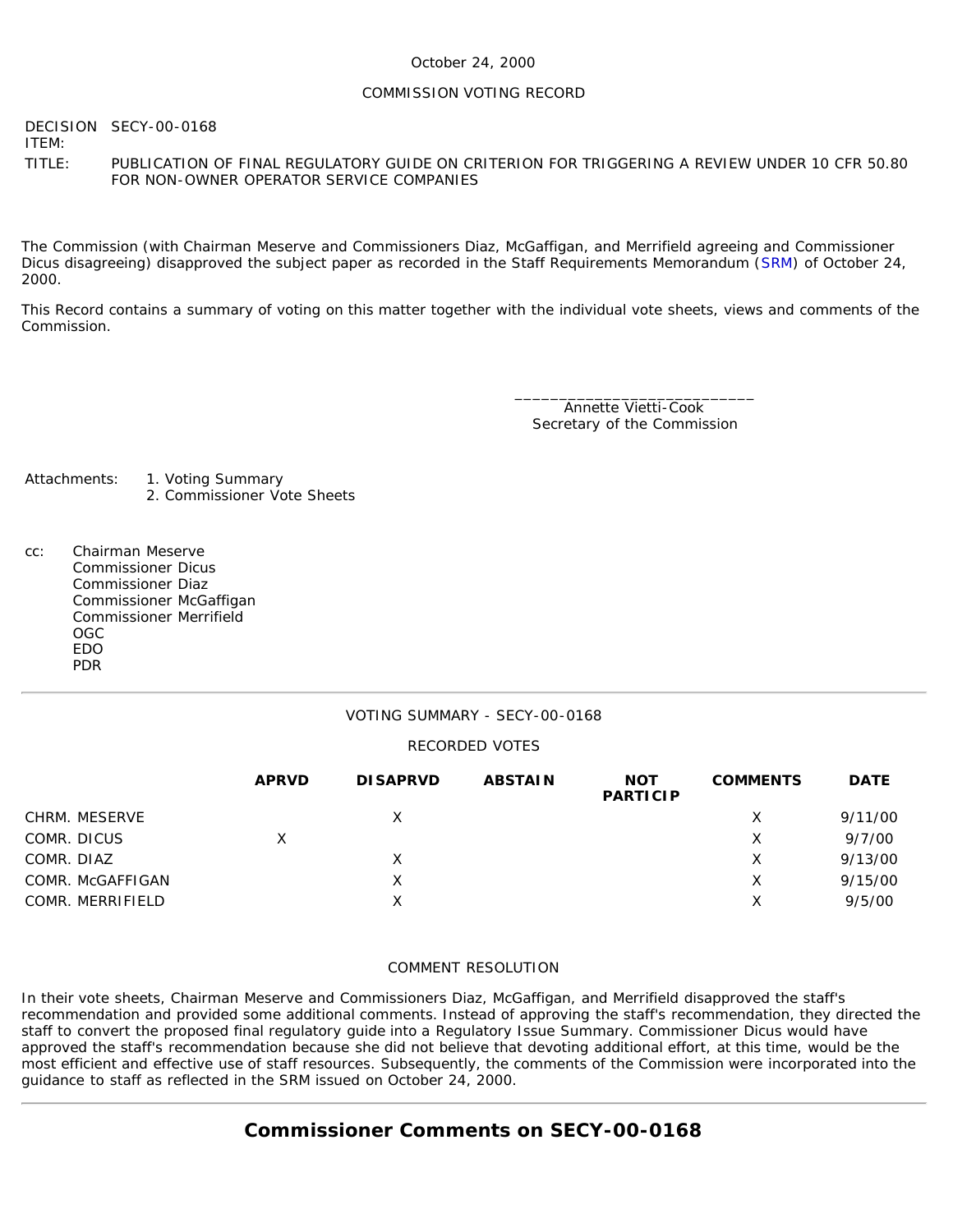# **Chairman Meserve**

Although I recognize that the staff has made considerable and commendable effort in the preparation of the regulatory guide that is the subject of this Commission review, I share Commissioner Merrifield's concern that the guide may lack sufficient specificity as to provide clear guidance to our licensees as to the circumstances that require reviews under [10 CFR 50.80](http://www.nrc.gov/reading-rm/doc-collections/cfr/part050/part050-0080.html) for non-owner operator service companies. Accordingly, I disapprove the issuance of the regulatory guide at this time.

The difficulties that have confronted the staff in completing the guide may arise in part from the fact that the subject matter of the guide does not lend itself, at least at this juncture, to crisp guidance. Regulatory guides usually serve to provide guidance for licensees on a process or procedure that is deemed by the staff to satisfy a regulatory requirement or set of requirements. The primary purpose of this regulatory guide, by contrast, seems to be to inform licensees of the factors that the NRC will weigh in assessing licensee activities, while preserving substantial room for the application of staff judgment on a case-by-case basis. Under the circumstances, I question whether an effort to complete a regulatory guide that provides specific guidance is the best way to proceed.

General information on regulatory issues and the NRC's evaluation of them is often provided to licensees by means of generic communications, such as Regulatory Issue Summaries. The staff should convert the draft regulatory guide on non-owner operator service companies into such a Regulatory Issue Summary, including lessons learned from the variety of circumstances in which the staff has had to determine whether to undertake a 50.80 review. In this way the staff can provide insights to our licensees on the considerations that are weighed in assessing whether licensees' agreements with non-owner operator service companies will require a 50.80 review, without attempting to provide concrete guidance in the nature of a regulatory guide prematurely.

## **Commissioner Dicus**

I approve the publication of final the Regulatory Guide enclosed in SECY-00-168 concerning criterion for triggering a review under 10 CFR 50.80 for non-owner operator service companies.

I believe it is important to note that the staff and Commission have worked almost 3 years on the effort to develop this regulatory guidance. During this time, the NRC has reviewed and approved over 70 license transfer-related requests. And of those 70 or so reviews only a handful, less than 5, have involved weighty issues associated with non-owner operator service companies. The staff has handled these appropriately.

It is impractical for this regulatory guide to be all inclusive and or try to anticipate every unique situation that might be associated with industry consolidation, mergers and other business decisions that may require consideration for a 50.80 review. The staff is aware of lessons learned in other countries associated with the deregulation of the electric power industry. And while the staff is always able to improve on its guidance, after almost 3 years of effort, I do not believe that devoting additional effort, at this time, is the most efficient and effective use of staff resources. This is a regulatory guide, not a rulemaking. Up to this point, no one has appeared to suggest that 50.80 should be revised.

In additional to publishing the Regulatory Guide, the staff should also publish a Regulatory Issue Summary that discusses lesson learned from the reviews to date. The staff should also review the Regulatory Guide on a biannual basis to determine whether new information has become available that should be incorporated into the Regulatory Guide.

## **Commissioner Diaz**

I disapprove the staff's proposal to proceed with publication of the draft final regulatory guide on the circumstances that require a review under 10 CFR 50.80 for the use of non-owner operator service companies. After reviewing the proposed final regulatory guide and the comments of my fellow Commissioners, I conclude that several issues of clarity and consistency should be addressed before publication of final guidance in this area. These issues include potential difficulties in application of the key criterion ("final decision-making authority") as well as the specification of licensee activities for which final decisionmaking authority would trigger review. For instance, I continue to recommend (see my comments on SECY-99-237) that the guide address changes concerning authority over nuclear power plant site security programs. Moreover, additional insights may be gained from ongoing reviews relating to the effects of deregulation and industry consolidation on NRC oversight (e.g., 2/10/00 SRM for COMNJD-99-006).

I appreciate the staff's efforts toward finalizing a guide that outlines licensing implications of the use of non-owner operator service companies. This is an important subject that deserves continued staff attention so that the public, NRC staff, and licensees have the benefits of as much predictability as can reasonably be brought to bear in the discharge of the agency's responsibilities in this area. In this regard, I agree with Chairman Meserve that the communication of the experience and analysis to date through issuance of Regulatory Issue Summary would be an appropriate interim step.

## **Commissioner McGaffigan**

I concur in the Chairman's vote.

## **Commissioner Merrifield**

I disapprove the staff's recommendation to proceed with publication of the final regulatory guide. Given the dynamic nature of